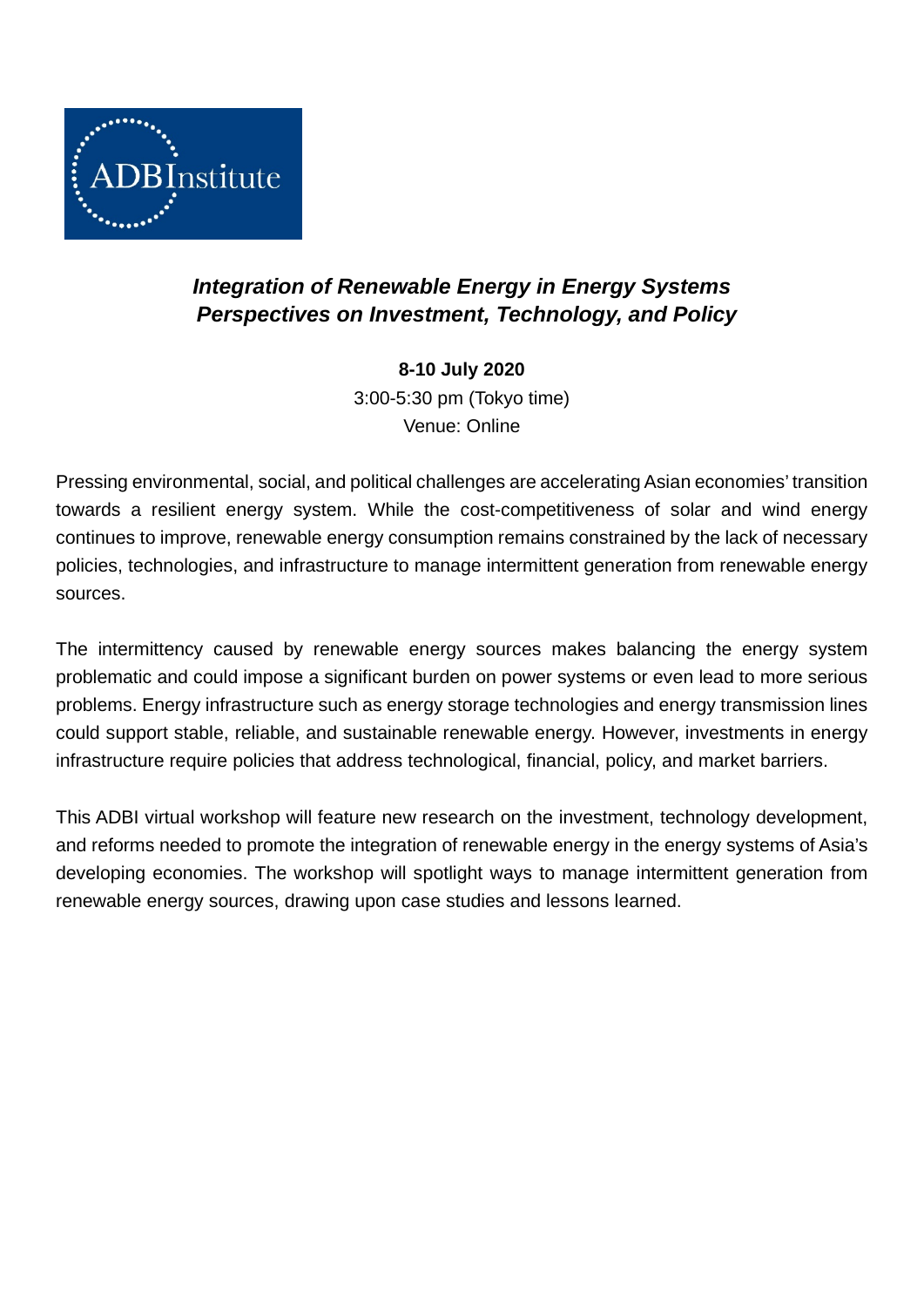| Day 1: 8 July (Wednesday) 14:50 - 17:30 (Tokyo time) |                                                                                                                                                  |  |
|------------------------------------------------------|--------------------------------------------------------------------------------------------------------------------------------------------------|--|
| 14:50-15:00                                          | Introduction (Technical Guidance) and speakers' group photo                                                                                      |  |
| <b>Opening Session</b>                               |                                                                                                                                                  |  |
|                                                      | <b>Welcoming Remarks</b>                                                                                                                         |  |
| 15:00-15:10                                          | Tetsushi Sonobe, Dean and CEO, Asian Development Bank Institute (ADBI)                                                                           |  |
| <b>Session 1</b>                                     | Integration of renewable energy in Asia 1                                                                                                        |  |
|                                                      | Chair: Dina Azhgaliyeva, Research fellow, ADBI                                                                                                   |  |
|                                                      | <b>Paper 1:</b> The future of offshore charging stations                                                                                         |  |
| 15:10-15:25                                          | Presenter: Jun Yuan, China Institute of FTZ Supply Chain, Shanghai Maritime<br>University, China                                                 |  |
| 15:25-15:35                                          | Discussant: Deok-Joo Lee, Professor, Department of Industrial Engineering,<br>Seoul National University, Seoul, South Korea                      |  |
| 15:35-15:45                                          | Q&A                                                                                                                                              |  |
|                                                      | <b>Paper 2: Will Renewable Energy Generated by The Private Ownership Electric</b><br>Power Plants Reduce CO2? Evidence from Heterogeneous Panels |  |
| 15:45-16:00                                          | Presenter: Dzul Hadzwan Husaini, Lecturer, Faculty of Economics and<br>Business, Universiti Malaysia Sarawak, Malaysia                           |  |
| 16:00-16:10                                          | Discussant: Tooraj Jamasb, Professor, Copenhagen Business School, Denmark                                                                        |  |
| 16:10-16:20                                          | Q&A                                                                                                                                              |  |
| Session 2                                            | Integration of renewable energy in Asia 2                                                                                                        |  |
|                                                      | Chair: Peter Morgan, Senior Consulting Economist, Vice Chair, ADBI                                                                               |  |
|                                                      | Paper 3: Analysis of Mitigation Measures Effectiveness and Investment<br><b>Requires for Vietnam NDC Attainment</b>                              |  |
| 16:20-16:35                                          | Presenter: Gary Goldstein, President, DecisionWare Group, USA                                                                                    |  |
| 16:35-16:45                                          | Discussant: Hailong Li, Associate Professor, Mälardalen University, Sweden                                                                       |  |
| 16:45-16:55                                          | Q&A                                                                                                                                              |  |
|                                                      | Paper 4: Conundrums of Grid Integration of Small-scale Solar PV Systems in                                                                       |  |
|                                                      | India: A Techno-economic and Policy Analysis                                                                                                     |  |
| 16:55-17:10                                          | Presenter: Gopal K. Sarangi, Assistant Professor, TERI School of Advanced<br>Studies, India                                                      |  |
| 17:10-17:20                                          | Discussant: Ryoichi KOMIYAMA, Associate Professor, University of Tokyo,<br>Japan                                                                 |  |
| 17:20-17:30                                          | Q&A                                                                                                                                              |  |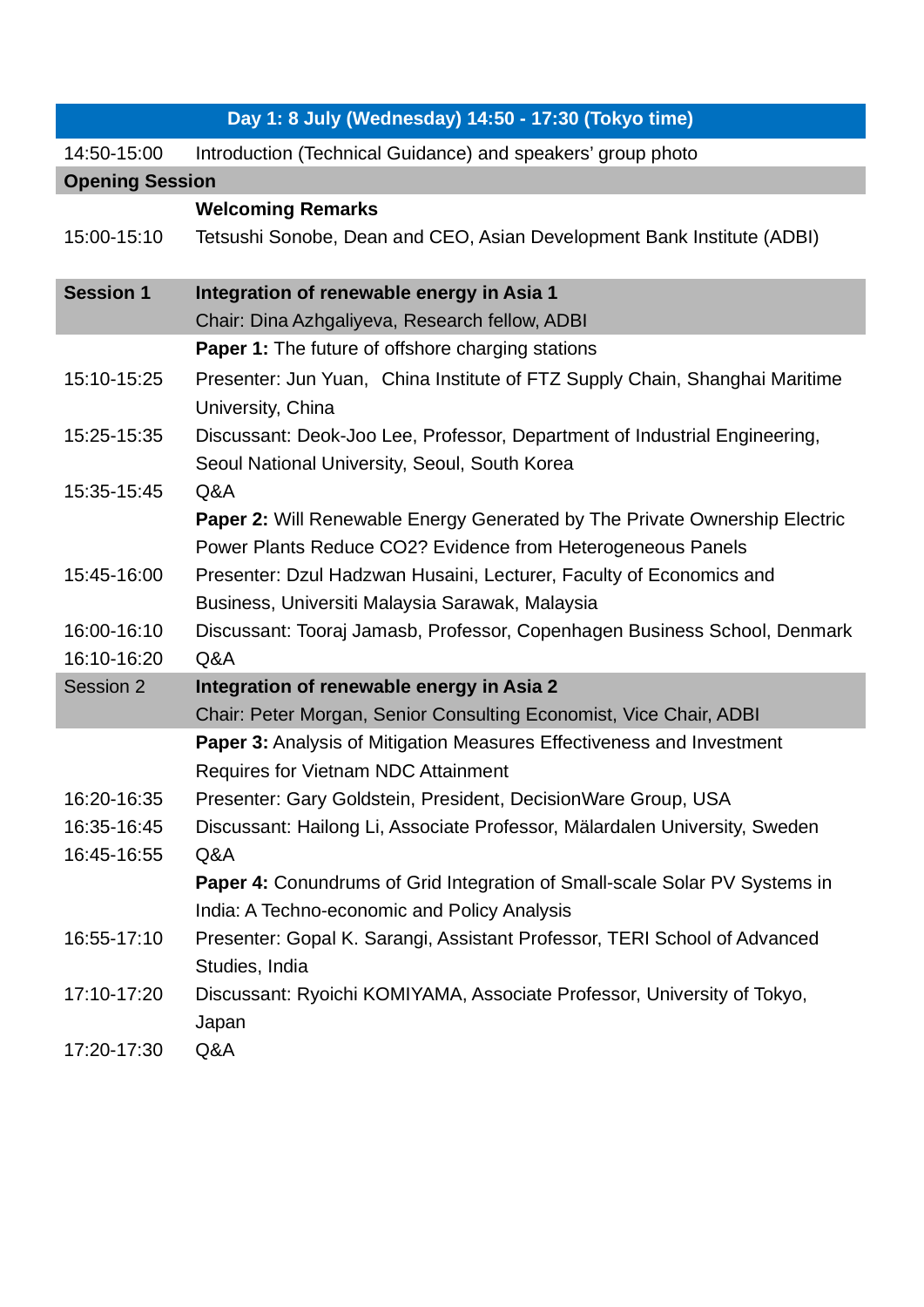|             | Day 2: 9 July (Thursday) 14:50 - 17:30 (Tokyo time)                                          |
|-------------|----------------------------------------------------------------------------------------------|
| 14:50-15:00 | Introduction (Technical Guidance) and speakers' group photo                                  |
| Session 3   | <b>Energy Storage</b>                                                                        |
| 15:00-16:15 | Chair: Toru Kubo, Principal Energy and Climate Change Specialist, Asian                      |
|             | <b>Development Bank</b>                                                                      |
|             | <b>Paper 5:</b> Role of Energy Storage System (ESS) in Decarbonizing future power            |
|             | system - insight from unit commitment dispatch model                                         |
| 15:05-15:20 | Presenter: Victor Nian, Senior Research Fellow, National University of                       |
|             | Singapore, Singapore                                                                         |
| 15:20-15:30 | Discussant: Bo Shen, Research Scientist, Energy Analysis and Environmental                   |
|             | Impacts Division, Lawrence Berkeley National Laboratory, USA                                 |
| 15:30-15:40 | Q&A                                                                                          |
|             | <b>Paper 6:</b> Energy Storage and Renewable Energy Deployment:<br>Empirical                 |
|             | Evidence from the OECD countries                                                             |
| 15:40-15:55 | Presenter: Dina Azhgaliyeva, Research Fellow, ADBI                                           |
| 15:55-16:05 | Discussant: Jinyue Yan, professor of Energy Engineering, Royal Institute of                  |
|             | Technology (KTH) and Mälardalen University, Sweden; Director of Future                       |
|             | Energy Profile; Editor-in-Chief of Applied Energy (IF= 8.426, Elsevier)                      |
| 16:05-16:15 | Q&A                                                                                          |
| Session 4   | Technology and Infrastructure for Integrating Renewable Energy in Asia                       |
| 16:15-17:30 | Chair: Shannon Cowlin, Senior Energy Specialist, Asian Development Bank                      |
|             | <b>Paper 7:</b> Appropriate Technologies for Removing Barriers to the Expansion of           |
|             | Renewable Energy in Asia: Case of Vertical Axis Wind Turbines                                |
| 16:20-16:35 | Presenter: Hooman Peimani, Senior Consultant on energy security and related<br><b>issues</b> |
| 16:35-16:45 | Discussant: Victor Nian, Senior Research Fellow, National University of                      |
|             | Singapore, Singapore                                                                         |
| 16:45-16:55 | Q&A                                                                                          |
|             | <b>Paper 8:</b> Accounting for Energy Infrastructure when Decarbonizing other Energy         |
|             | Sectors Through Renewable Energy                                                             |
| 16:55-17:10 | Presenter: Christina Kockel, Research Associate, RWTH Aachen University,                     |
|             | Institute for Future Energy Consumer Needs and Behavior, Germany                             |
| 17:10-17:20 | Discussant: Derek Bunn, Professor, London Business School, UK                                |
| 17:20-17:30 | Q&A                                                                                          |